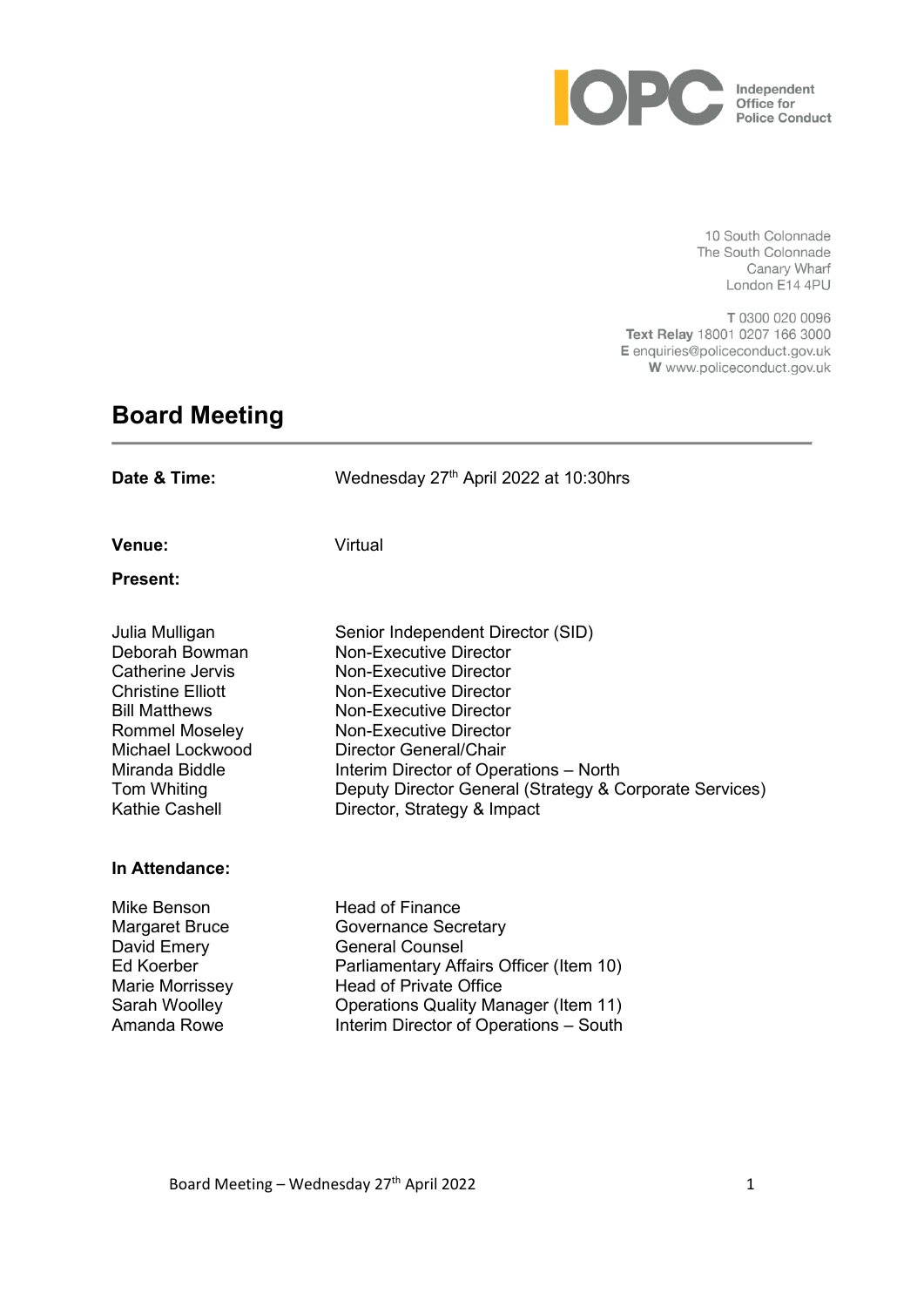#### **1. WELCOME AND INTRODUCTIONS**

The meeting commenced at 10:30hrs and was quorate. The Chair welcomed members and other attendees to the meeting. He also introduced Amanda Rowe and Miranda Biddle (see item 4).

#### **2. APOLOGIES**

There were no apologies received.

#### **3. DECLARATIONS OF INTERESTS**

Members were invited to declare any interest in the items on the agenda. There were no declarations of interests.

**Agreed**: to note.

#### **4. APPOINTMENT OF INTERIM DIRECTORS (Ops) (PAPER REF IOPC 05/22/04)**

The Chair drew attention to the report circulated before the meeting and briefed on progress with the recruitment of a new Deputy DG(Ops). Interim arrangements are in place with the appointments of Amanda Rowe and Miranda Biddle as joint Interim Directors of Operations. He recommended that Miranda and Amanda serve consecutively as Executive Members of the Unitary Board (as below) pending the appointment of a new Deputy DG(Ops).

- Miranda Biddle (April to September 2022)
- Amanda Rowe (October 2022 to March 2023)

The Board discussed the merits of continuity and agreed that both attend the Board meetings (with Amanda in observer capacity until joining the Board in October).

#### **Agreed**:

- To approve the recommendations.
- That Amanda Rowe will continue to attend Board meetings (as observer) until September 2022.

#### **5. MINUTES OF THE LAST BOARD MEETING HELD WEDNESDAY 30TH MARCH 2022 (PAPER REF IOPC 04/22/05)**

The Board considered the minutes of the last meeting held on Wednesday 30th March 2022.

**Agreed:** To note and approve the report.

#### **6. MATTERS ARISING FROM THE LAST MEETING (PAPER REF IOPC 04/22/06)**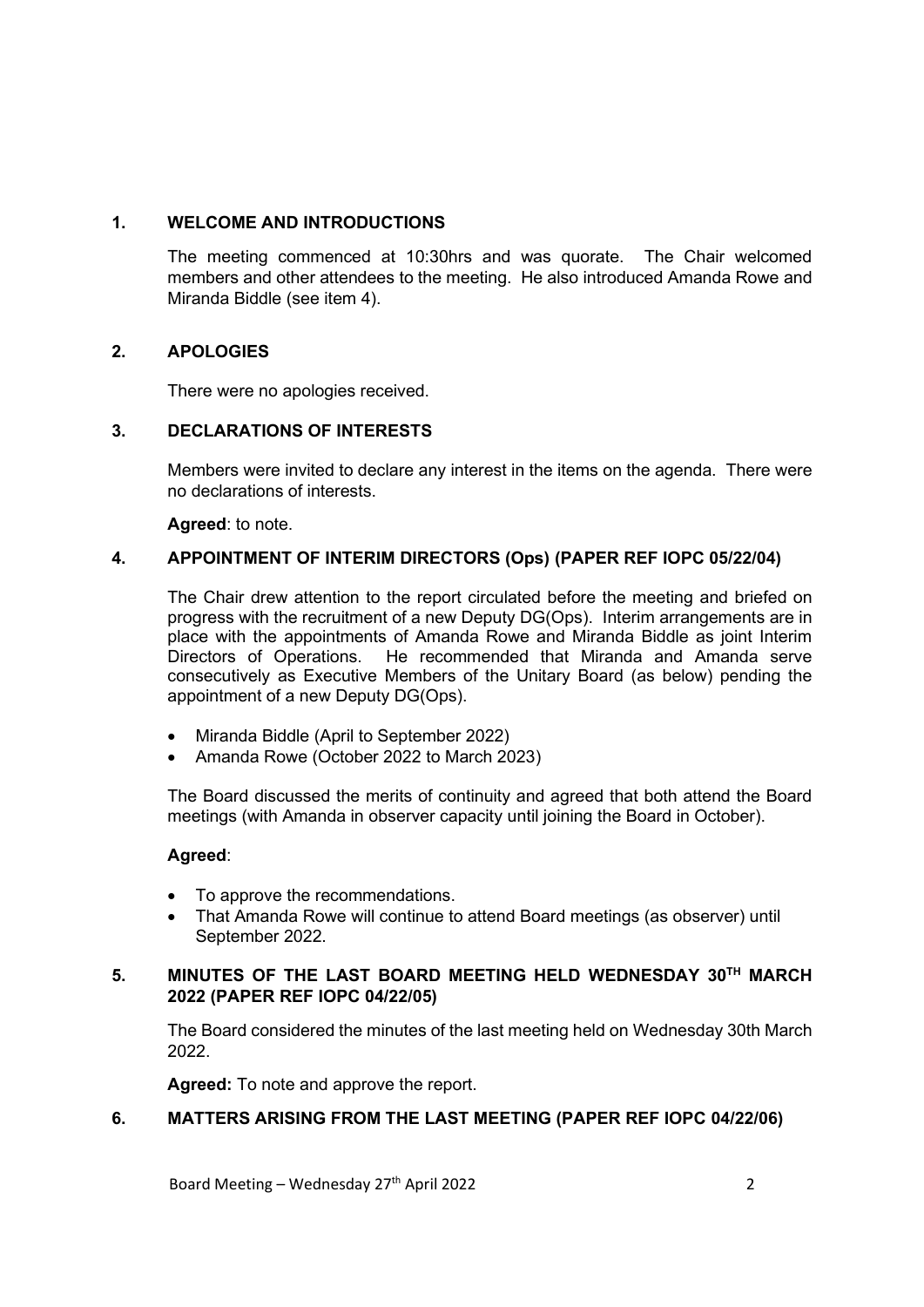The Board considered actions arising from the last meeting.

# **Action:**

- Head of Finance to provide an update on the TRIM licences and other licences with similar challenges. It was noted that this is in progress pending conclusion of matters with Microfocus. The related challenges had been discussed at the ARAC meeting with assurance that there are no similar challenges arising from other licences.
- Christine Elliott and Bill Matthews to contribute to the discussion on a new target operating model on recruitment. This is in progress. Discussion will also be held with the Chair of the People and Culture Committee on the recent staff survey.<sup>1</sup>
- Catherine Jervis and Rommel Moseley to contribute to the discussion on our discrimination decision-making guidance to ensure neutrality. This is in progress.
- Director S&I to provide an update on the work being done on quality to the April meeting. This is addressed under item 11.

The Board discussed the letter received from Mary Halle in relation to the Cabinet Office Review. It was agreed that a copy of the letter would be circulated to members. **(ACTION)**

**Agreed:** To note the report.

# **7. PERFORMANCE REPORT (PAPER REF IOPC 04/22/07)**

The Director, S&I introduced the report. She informed that work on the end of year report is ongoing and is to be presented to the Board strategy meeting in May.

The Regional Director (NE) noted as follows:

- Very good news for the end of the year with every region achieving the 12-month target. Overall, 90% investigations were concluded within 12 months.
- 6-month cases 35% of all cases were concluded within 6 months which met our target.
- 9-month cases Where all related materials are received in a timely manner, quick progress was made but where there were systemic delays, meeting the target was challenging. Nevertheless, good progress was made with 62% of investigations concluded within 9 months against the 66% target.
- Accreditation Significant work has gone into accreditation and 91% of lead investigators have achieved accreditation.

The Deputy DG (S&CS) reported on some cases. He drew attention to the chart on page 3 of the report and the increase in the number of Working Days for the completion of work in our casework team due to the backlog and complexity of cases. He explained some of the steps (e.g recruitment and resources) being taken to address the challenges. This will also be discussed at the strategy day in May.

The Board discussed and sought clarifications as below.

<sup>&</sup>lt;sup>1</sup> Outcome of the staff survey is on the agenda for the May PC&C Meeting.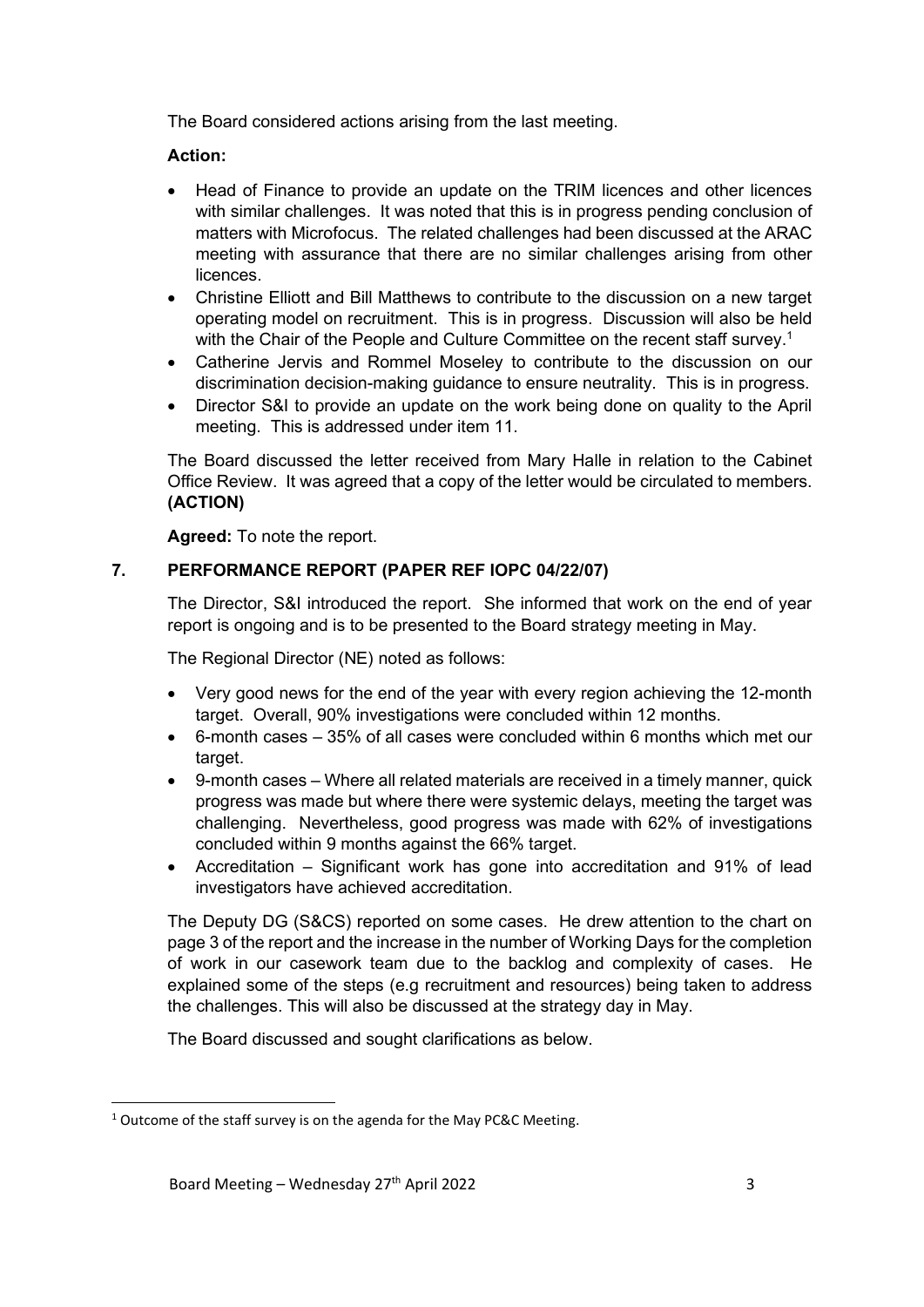- To commend the good performance by regional offices. To recommend conducting a regional analysis for learning. It was explained that this is part of the discussion at the May strategy meeting.
- To recommend undertaking a strategic assessment of the pressures faced by the organisation (including the pandemic, complexity of cases, timelines, resources and systemic delays etc) and how they might impact on the delivery (and financing) of business over the coming 12 months. The Chair explained the plan for a consolidated discussion at the May Strategy meeting focusing on future objectives.
- To note the challenges in casework and recommend alternatives such as contract workers and outsourcing. It was explained that all options are being considered.
- To note and enquire whether the People Directorate has the capacity to support the proposed level of recruitment. It was informed that this will be part of the discussion in May but additional resources for this area have been identified.
- To note the staff survey results will be presented for discussion at the May meeting of the People and Culture Committee. Overall, the results are very positive indicating good staff morale and colleagues' commitment to doing a good job.
- To highlight the importance of the People Strategy and ensure alignment with Strategy 2. It was informed that this will be one of the enabling strategies aimed at facilitating the delivery of objectives under Strategy 2.
- To note that many of the organisational challenges are not peculiar to the IOPC. To commend the overall high performance and view this as an indicator of staff commitment and 'buy-in'. It was agreed that good foundations have been laid but there is more work to be done longer term. Meanwhile, the high performance provides good assurance that the organisation is in a relatively good place.

#### **Agreed**:

- To note the report.
- To discuss further at the May Away Day.

#### **8. RESOURCES REPORT (PAPER REF IOPC 04/22/08)**

The Head of Finance summarised the report and highlighted the following:

- The underspend in the Financial Year 21-22 was due to a variety of reasons including the good work and savings made from ICT disaggregation, estate matters, lower cost on travel and legal matters etc. All these have informed setting next year's budget.
- The Home Office has been informed of some adjustments in Period 12. This is attributed to the good work by colleagues to bring expenditure into March removing the risk of facing uncertainty in April/May.
- It is difficult to predict how quickly the financial impact of replacing staff will be seen but budget holders are planning ahead (for about 3-4 months) for new staff. The reliability of forecasting is also being considered.
- Capital budget this is very small for 2022-23 (given the proposed new CMS). Home Office attention has been drawn to this.
- Operational budget (2022-23) this will be produced for Management Board consideration in May. There are learnings to be taken into next year's budget.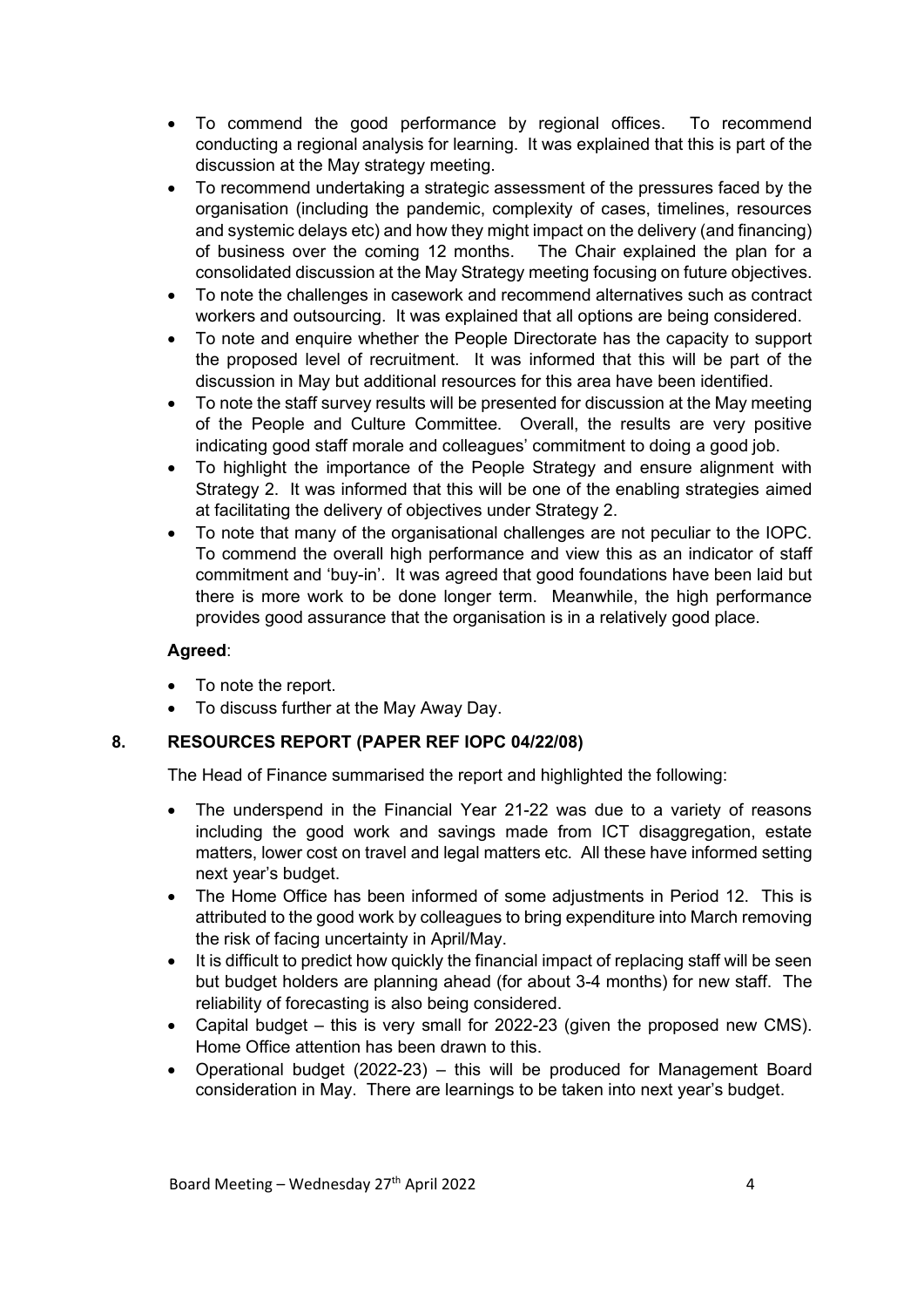**Agreed**: To note the report and commend the underspend resulting from the efficiency and savings delivered under ICT etc.

#### **9. DIRECTOR-GENERAL UPDATE (PAPER REF IOPC 04/22/09)**

The DG noted the report circulated before the meeting. He briefly highlighted some of his activities since the last meeting.

**Internal** – he noted that the Annual Report and Accounts (ARA) 2020/21 has now been laid in Parliament and thanked the Finance team for the excellent work done. He also noted the outcome of the recent EDI committee meeting he attended and the good feedback from participants.

External meetings he had with:

- Baroness Casey who is leading the review into Met Police culture and standards following the murder of Sarah Everard. Areas of discussion include delays and sharing information. A further meeting is planned later in the month.
- The Home Secretary to share thoughts in a variety of areas (such as domestic violence) relating to IOPC work and improving confidence in policing.
- The Policing Minister the DG (with his team) and the SID met with the Minister and DG (Home Office) for feedback on the new/incoming strategy (Strategy 2) and support in improving confidence in policing. There was good feedback and overall support for the organisation's work and direction of travel.
- Dame Margaret Hodge for discussion/update on the matter relating to Stephen Port (Operation Wasabi). This helped to develop understanding in key areas and our timeline for looking at this.
- Baroness Williams of Trafford, (lead Home Office Minister for Policing in the House of Lords) – the meeting provided the opportunity to update on IOPC work and cases. A quarterly meeting was agreed.
- Association of Police and Crime Commissioners (APCC) meeting on Complaints, Vetting and Misconduct - the event was attended by over 60 Police and Crime Commissioners (PCCs)/Chief Executives. The meeting discussed PCC's roles in the complaints system and the opportunities and issues identified so far. The meeting enabled me to feedback our assessment of progress on the complaints system and also provided me with an opportunity to speak about our new strategy (Strategy 2) and the recent report of the Home Affairs Select Committee (HASC).
- French delegation aimed at replicating the IOPC model in France. The DG and his team shared many good practices. The delegation gave good feedback and was keen to learn.

The DG also informed that:

- There are plans to invite external speakers/stakeholders to future Board meetings. The Victims Commissioner and the new Head of the HMICFRS have agreed to attend.
- The Bianca Williams investigation is being published later in the day.

The Deputy DG (S&CS), the Regional Director (NE) and the Director S&I briefed/ updated (respectively) on: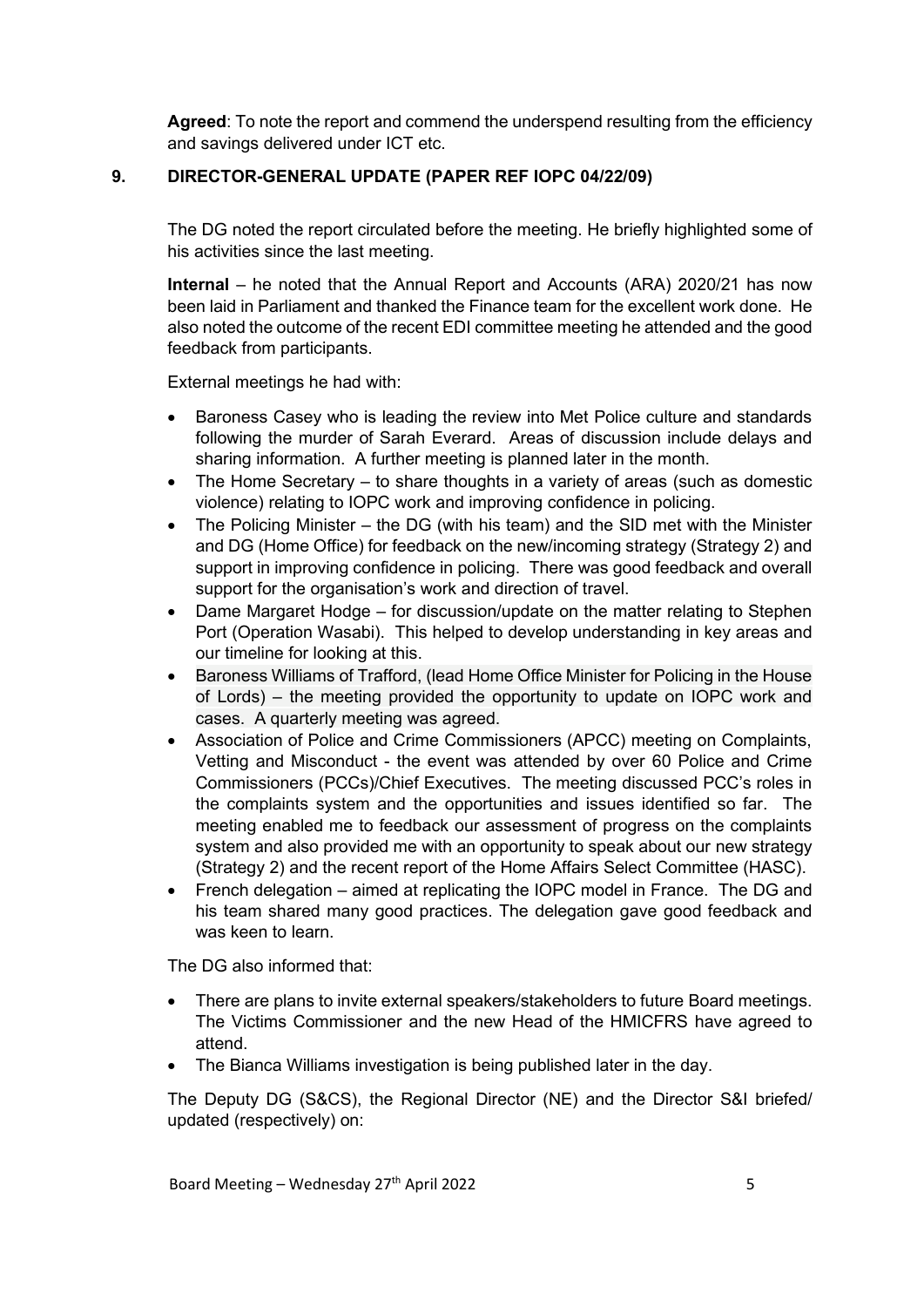- the pending Cabinet Office Review and the ongoing preparatory work. The individual sessions with Mary Calam which should commence soon and a report presented to the June Board meeting. **(ACTION)**
- some major cases.
- The recent stop & search and taser review recommendations. The responses are being published soon.

The Board briefly discussed the merits of sharing experience (from others) in challenging areas such as resources and recruitment and how they are being addressed. It also noted the need to review the Comms strategy for clarity on the role for the IOPC. A revised document will be presented to the Board in due course.

**Agreed:** to note the report.

### **10. LETTER IN RESPONSE TO THE HOME AFFAIRS COMMITTEE INQUIRY INTO POLICE COMPLAINTS AND DISCIPLINE (PAPER REF IOPC 04/22/10)**

The Chair drew attention to the HASC report published and highlighted that overall it was very positive and supportive of our direction of travel. He also highlighted some of the comments and recommendations that the Committee made. He was supported by the Director S&I and the Parliamentary Officer. He informed that some of these areas will be addressed under our new strategy. In relation to witness interviews our Ops guidance has already been revised to respond to the issues that the Committee raised. He presented the IOPC response letter (to the HASC report) for feedback.

The Board discussed a variety of areas in the letter such as the post-investigation challenges, backlogs, quality and learning, resources, leadership and clarification on complexity etc. It made recommendations for amendment.

#### **Agreed:**

- To note and commend the response letter for addressing the key points. It was well structured, factually based and self-aware.
- That the revised letter, incorporating the amendments requested will be sent to the HASC Chair, Dame Johnson signed collectively by the Unitary Board and circulated to members.
- To thank the Parliamentary Officer for the good work done.

#### **11. REPORT FROM QUALITY AND SERVICE IMPROVEMENT (QSI) TEAM (PAPER REF IOPC 04/22/11)**

The Director S&I introduced the report providing an update on the work of the QSI team and making recommendations on the content of reporting going forward. She noted the ongoing work on quality with contributions from a number of our Non-Executive Directors.

The Operations Quality Manager noted as follows: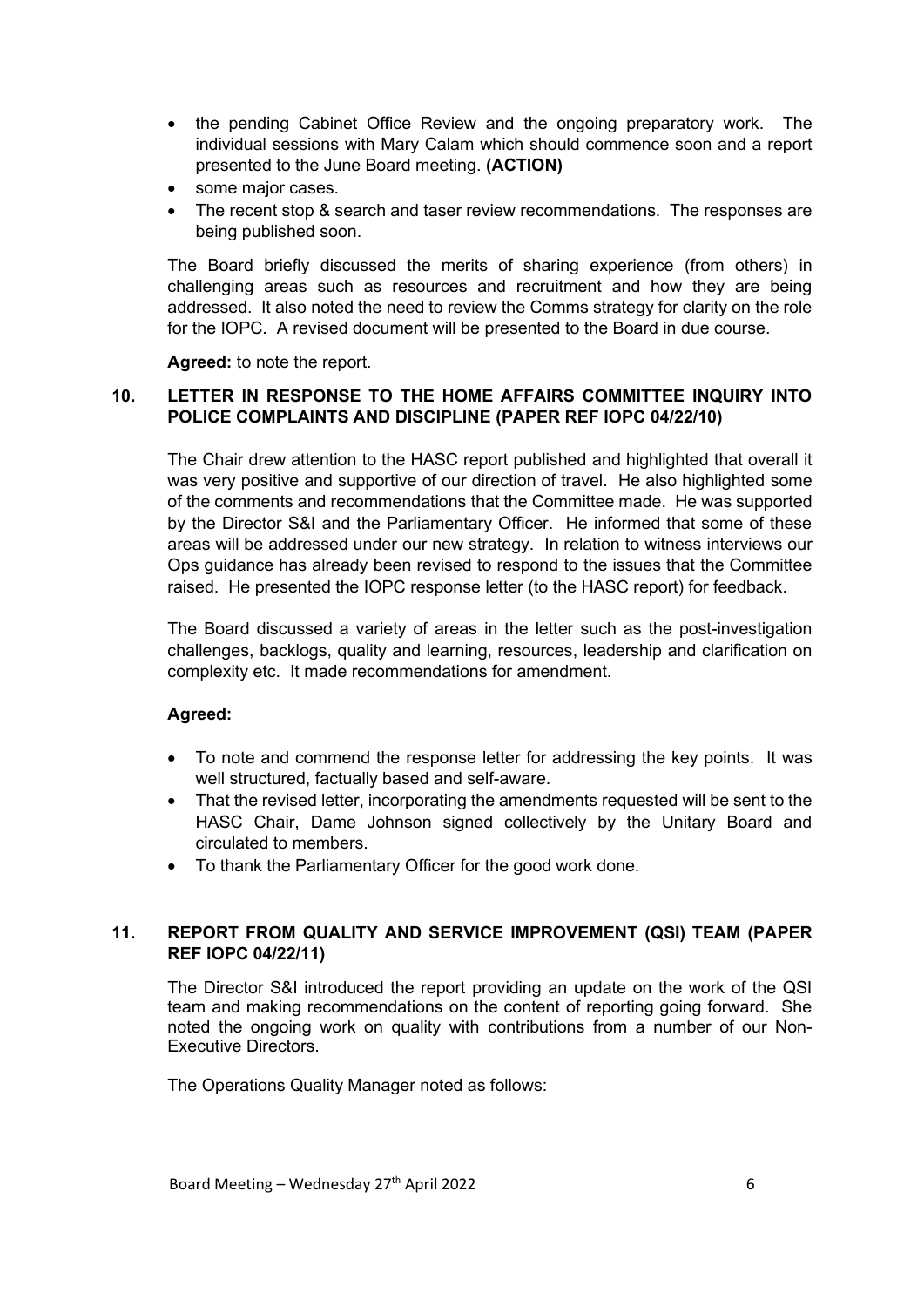- The background/composition of the QSI team, the nature of work and the changes implemented since 2018 with a broader team focusing on operational work and providing a second line of assurance to ensure standards and quality assurance (QA). Also, providing the means for getting feedback to enable learning for the organisation etc.
- A quality assurance framework was developed in 2020 for Operations aimed at ensuring minimum standards for operational work so that all investigations are completed to the required standards. The QA comprise elements such as dip sampling, triggered reviews and request based reviews etc.
- Service standards were adopted in 2018 (when the IOPC came into effect). This has developed understanding on what service users want. This is part of the documents circulated with some suggested measures such as user feedback. It was noted that the standards align with organisational values and culture.
- Customer service excellence First achieved in March 2020 and the achievement has continued every year to date. A national award was also won in November 2021.
- Overall, significant achievements have been made since 2018 with pending work on organisational definition of quality and developing a systemic/broader approach to QA.
- A meeting comprising colleagues and some NEDs (acting as 'critical friends') was held in March to discuss future work. Further meetings/discussions are pending. Meanwhile, it is proposed to provide periodic update on the current work of the QSI team using the structure proposed in the report aimed at moving towards a broader organisational (as opposed to operational) quality.

The Board discussed and sought clarifications as follows:

- To enquire about the possibility of agreeing a definition of quality. It was informed that there were discussions around this at the QA meeting held with the NEDs. Also, on areas such as procedural fairness, efficiency, accessibility, risks, processes and transparency etc. to ensure that decisions are underpinned by sound rationale.
- To highlight the importance of clarifying and distinguishing between areas where the organisation has control and areas it can influence.
- To note that the next conversation would be to understand what quality means and what a system of quality looks like. For example, what the organisation seeks to achieve (in managing quality) and knowing when this is achieved. This will be presented for feedback.
- To note the work in progress and the importance of featuring key elements in the conversation such as assurance, planning, control and improvement. Also, the need for clarity on how choices/decisions are made and the resulting impact. Also, who is making decisions, how they are governed and how they inform the next steps.
- The need to highlight the different levels of scrutiny, planning and assurance to ensure a functioning checks and balances with learning and improvement. To recommend being guided by the NAO work and model in this area.
- To acknowledge that the current QA is not limited to Operations but applies across the organisation. It was explained that there are plans to adopt a broader approach (reflecting the elements recommended). A proposition will be developed to help progress the discussion. This will be presented to the Board after the June QA meeting with NEDs. **(ACTION)**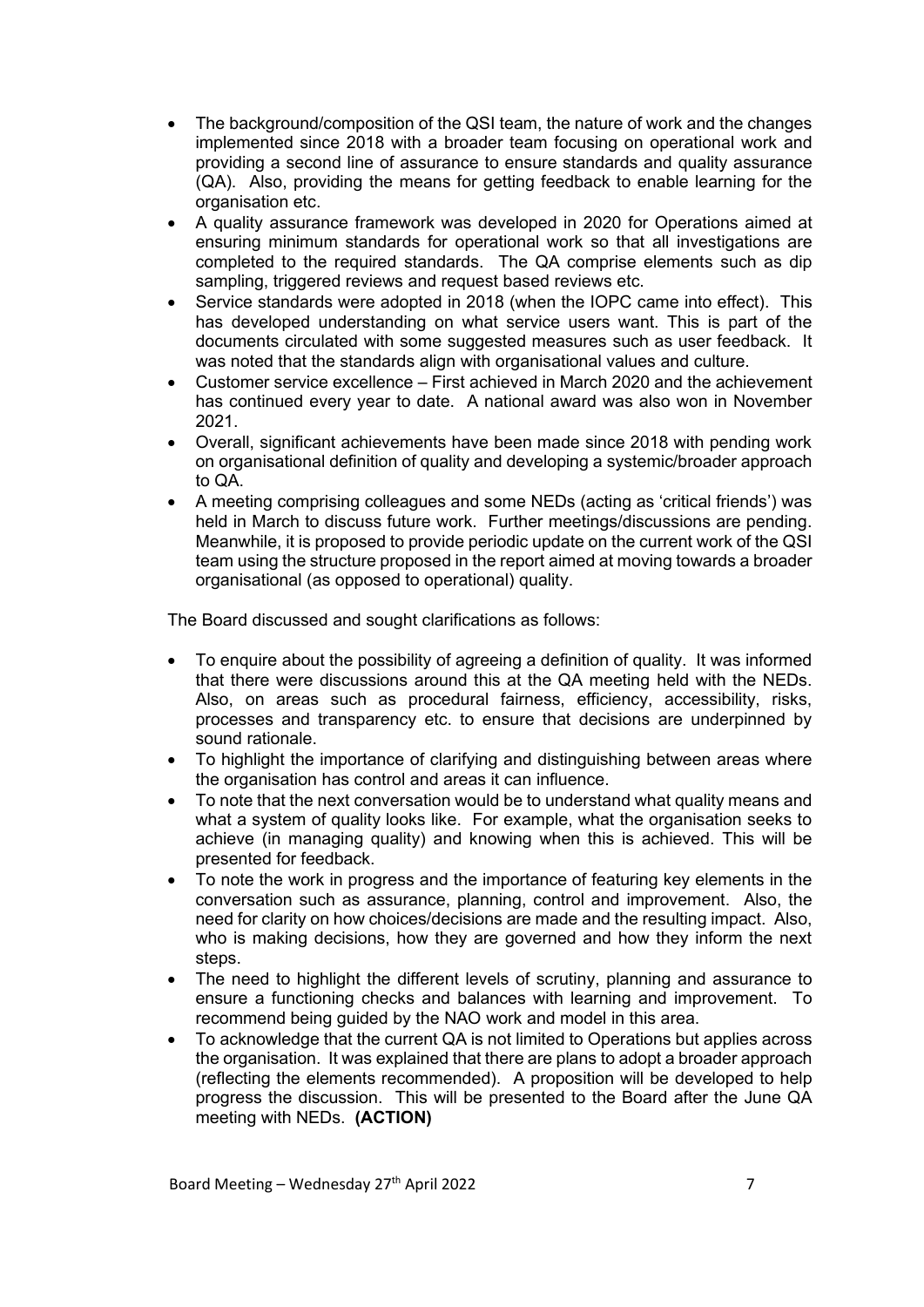• Meanwhile, to consider and approve the recommendations made in the report.

# **Agreed:**

- To note the report.
- To approve the recommendations made.

# **12. BOARD MEETING ATTENDANCE (PAPER REF IOPC 04/22/12)**

The Board considered the document presented by the Governance Secretary.

**Agreed:** To note the document.

# **13. FORWARD PLAN (PAPER REF IOPC 04/22/13)**

The Board considered the Forward Plan presented. This is aimed at ensuring effective forward planning for Board meetings. It provides the opportunity for members to propose and discuss items for future meeting agendas.

**Agreed:** To note the document.

# **14. DATES, TIMES AND VENUE OF FUTURE MEETINGS (PAPER REF IOPC 04/22/14)**

The Board considered the document on future meeting dates/venues. It agreed that the May meeting would be held at Canary Wharf, focussed primarily on the new strategy and related matters.

#### **Agreed:**

- To note the document.
- That the 25 May Board meeting will be held at Canary Wharf (from 10:30 to 15:30)
- To discuss the possibility of holding meetings at other regional offices **(ACTION)** providing the opportunity for staff engagement.
- To note 16 May for Board Development Day.

# **ACTION: HEAD OF PRIVATE OFFICE**

# **15. ANY OTHER BUSINESS**

There was no other business.

| <b>NAME</b>      | Michael Lockwood          |
|------------------|---------------------------|
| <b>SIGNATURE</b> | Muhil hhmm                |
| <b>DATE</b>      | 25 <sup>th</sup> May 2022 |